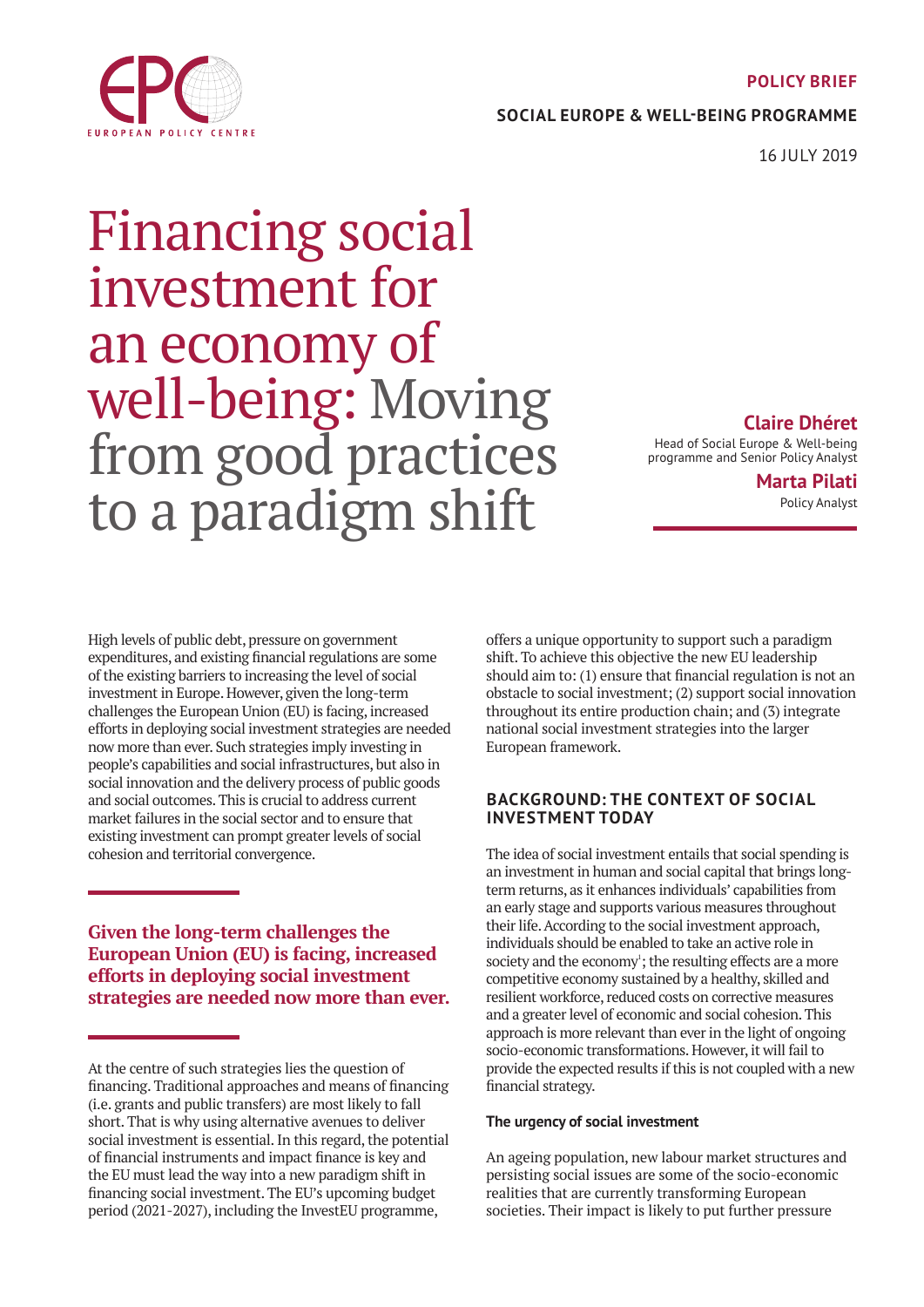on Europe's social model as well as on its cohesion and convergence objectives. In fact, an ageing population and societal changes will increase the demand for social care and support services. There will be more need for elderly care – the share of people aged 80 years or more is expected to more than double by  $2080^2$  – and growing female employment (58% in 2001 and 67% in 2017 in the  $EU$ <sup>3</sup> increases the need for early childcare. Additionally, urbanisation will demand more affordable housing in cities. Furthermore, in the current 'knowledge economy', the demand for high-skilled and knowledge-intensive jobs will only rise more.<sup>4</sup> This will require advanced education and, most importantly, continuous learning. Finally, persisting poverty<sup>5</sup>, rising economic and social inequalities<sup>6</sup> as well as growing regional disparities need to be tackled thoroughly.

If member states fail to do so, such trends will further reveal the inadequacy of their welfare states to deliver solutions to pressing challenges, which are worsened by the decreased level of public investment.

#### **A decreased level of public investment**

Despite a return to economic growth, public investment is yet to reach pre-crisis levels. Government investment in the EU was at a record low in 2016 (2.7% of GDP), with the lowest level (2.1%) in the peripheral and crisis-hit countries (Cyprus, Greece, Ireland, Italy, Portugal, and Spain).<sup>7</sup>

The reduction in public investment has also affected social investment, be it in social infrastructures or intangible assets. All in all, the investment gap in social infrastructures in the EU is estimated to be between €100 and €150 billion every year.8 Additionally, 35% of EU municipalities report that public infrastructure investment is underfunded, especially in transport and social housing.<sup>9</sup>

**All types of social investment have come under pressure due to two main reasons: a decrease in traditional forms of social investment financing, and the limited use of other sources of investment.**

#### **Social investment and financial instruments**

What explains the scarcity of private investors in a sector with a large investment gap? Previous research has pointed out some key characteristics of social (infrastructure) projects that deter private investors. First, and despite some exceptions (e.g. hospitals), social infrastructure projects tend to be small compared to others and important investors often prefer to invest in one large project instead of a multitude of small ones. Only 1% of them requires an investment of more than  $\epsilon$ 30 million.<sup>11</sup> Second, social investment funding is often provided to the public authority implementing the project, thus making the likelihood of repayment highly dependent on the regulatory environment. If it is perceived to be unstable, investors will not take the risk. Third, social investment returns have a long-term horizon and are difficult to calculate monetarily. Conversely, investors often require precise estimates of economic returns in the short-term. Fourth, there is a lack of a 'common language' between investors and social practitioners. While the former tend to focus on monetary returns, scalable projects and short-term projections, the latter value long-term societal returns that are obtained through smaller projects and are closer to individuals. Additionally, they lack common experiences. Social service providers traditionally deal with public authorities (i.e. providers of grants) rather than with private investors.

### **STATE OF PLAY: SOCIAL INVESTMENT AND FINANCIAL INSTRUMENTS IN THE EU – FROM POLICY TO PRACTICE**

#### **Growing attention at the EU level**

The significant risks that territorial disparities pose to the EU, its economic strength and political viability have already been widely recognised. Significant efforts have been made by the EU to boost its weakest regions, not least by providing support to social policies and investing in people through its structural funds. Most of these funds co-finance social investment programmes through grants, and evidence indicates that they have helped mitigate disparities. However, their size and functioning cannot offset some larger (market) forces that are at work, nor can they eradicate all obstacles to improved convergence.<sup>12</sup> For instance, the limited capacity of certain territories to absorb money and administer impactful, innovative programmes cannot be solved by simply providing additional finance.

The EU has tried to address the general lack of investment in Europe by setting up new mechanisms to attract public and private investors and by making use of innovative financial instruments such as guarantees or equities. The biggest newly-established instrument in that respect is the European Fund for Strategic Investment (EFSI), a guarantee of €26 billion, complemented by a €7.5 billion allocation of the EIB's own capital, which was launched in 2015. The objective for the EIB Group – the EIB and the European Investment Fund13 – was to unlock additional investment of at least €500 billion by 2020, and facilitate investment in projects with a high-risk profile. Both social infrastructures and projects were defined as one of the EFSI's targeted areas. Several additional relevant instruments – such as the

Intangible social investment has also suffered. Expenditure in education, for example, has fallen from 5.2% of EU28 GDP in 2010 to 4.6% in 2017. In some countries, the reduction in expenditure is significantly larger than the average. In Estonia for example, education expenditure fell from 7.2% to 5.8% of GDP; in Ireland from 4.7% to 3.3%; and in Romania, from 3.8% to  $2.8\%$ .<sup>10</sup>

In a nutshell, all types of social investment have come under pressure due to two main reasons: a decrease in traditional forms of social investment financing (i.e. grants and public transfers), and the limited use of other sources of investment (e.g. financial instruments).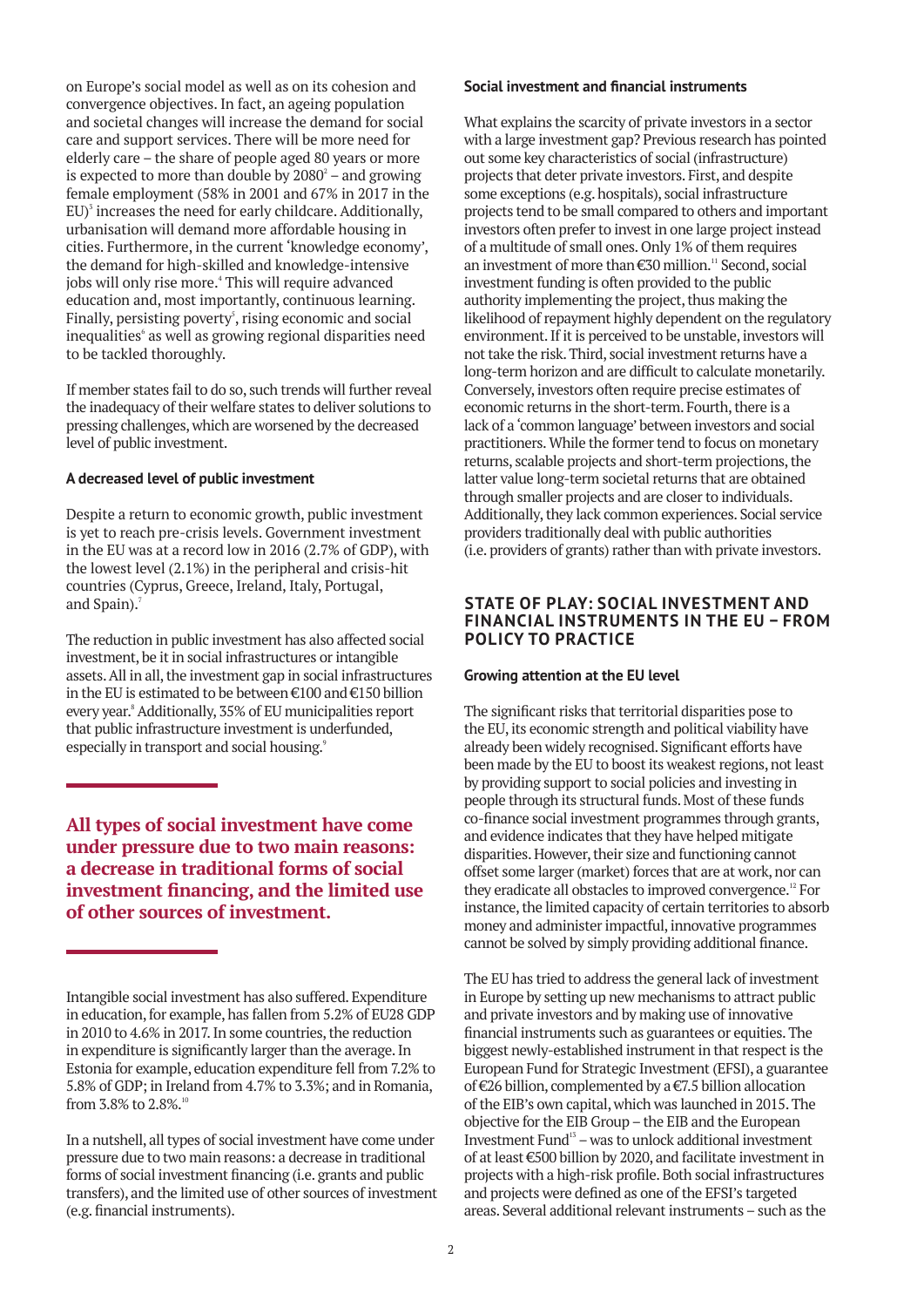EUSEF (the European social entrepreneurship funds), EaSI (the EU programme for employment and social innovation), or the most recent pan-European advisory platform for social outcomes contracting – focusing on boosting social innovation and supporting social impact finance have also been part of the EU efforts. However, despite the relevance of such initiatives in facilitating the emergence of new business models, their leverage effect and capacity to mobilise a critical mass to finance social investment cannot be compared with instruments such as EFSI.

#### **EU financial instruments for social investment: What are the lessons learnt?**

EFSI achievements have already been widely recognised; the greatest success being to leverage over €398 billion across the EU for investment projects.<sup>14</sup> In addition, social service providers strongly welcomed the reference to social infrastructures and projects in the EFSI regulation,<sup>15</sup> although they expected a bigger impact. Only about 4% of the total EFSI has been devoted to social investment until now, the main reasons being the lack of viable project proposals, the absence of a strong economic model for much of said projects, and their size.

That being said, concluding that financial instruments are inadequate to finance social investment based on the limited impact of EFSI in the social area would be wrong. Even if it remains underfunded, there is a growing interest from policymakers, investors and the banking sector to finance social investment differently. Social investment has been successfully intensified by the EIB in recent years (amounting to more than  $\epsilon$ 8 billion in 2015 and 2016)<sup>16</sup> and is part of the usual business of several financial institutions at the national and regional level.

# **Concluding that financial instruments are inadequate to finance social investment based on the limited impact of EFSI in the social area would be wrong.**

More concretely, several social projects have recently received EIB support, showing that social providers, investors and the banking sector can successfully work together and deliver positive social outcomes. For example, the EIB has given a 25-year loan amounting to €160 million to the Swedish municipality of Örebro to support its social investment strategy through several small schemes in the fields of childcare, education, municipal housing and more. This project shows how small social projects can be bundled together under one umbrella investment programme. Another example is the EIF's €10 million investment in a social impact bond scheme together with the private fund manager Epiqus and the Finnish Ministry. The scheme provides training and job-matching assistance for the integration of migrants and refugees in the Finnish labour market. Investors are remunerated when the desired social impact is achieved, creating an alignment between societal and monetary returns. By sharing risks between public and

private investors, this innovative instrument shows how to attract more private finance in the delivery of social services. Furthermore, the European Investment Advisory Hub (EIAH), which forms part of the Investment Plan for Europe, has offered advice to several social impact initiatives, such as seventy-five primary health care centres in Austria.

# **PROSPECTS: TOWARDS A REAL MARKET FOR SOCIAL INVESTMENT**

With the new EU's Multiannual Financial Framework (MFF) for the 2021-2027 period currently under negotiation, it is high time to turn good practices into a shared and more widely spread paradigm shift on how to finance social investment. The European Commission's (EC) initial proposal for the next MFF offers a unique opportunity: it suggests launching the InvestEU programme, building on the experience of EFSI and backed by an EU budget guarantee of €38 billion. Social investment and skills feature as one of the priorities of InvestEU and will receive €4 billion of the available budget guarantee.<sup>17</sup> If properly used and accompanied by the right measures, this instrument could be a major catalyst for creating a market for the social economy and for mobilising investors on social impact investment.

However, such a paradigm shift will not happen overnight and without some systemic changes and major preparatory work. More concretely, there is a need for the EU to concentrate on three main tasks: (1) to ensure that financial regulation is not an obstacle to social investment, (2) to support social innovation throughout its entire production chain, and (3) to integrate national social investment strategies into the larger European framework.<sup>18</sup>

#### **Task 1 – Adjust financial regulation with long-term investment objectives**

In the aftermath of the financial and economic crisis, the main objectives were to increase stability in the financial system, promote transparency, restore market confidence, and limit risk-taking. A number of European reforms were taken in this direction, while also encouraging pro-cyclical behaviour. For instance, the requirement for solvency capital was raised, favouring immediate liquidity and discouraging long-term investment. In addition, the value at risk of market products is now calculated on a shorter horizon of one year, thus ignoring long-term commitments and returns.

However, long-term investment requires some risk-taking as well as diversification and long-term management of assets. These considerations need to become a central part of financial regulation, which in turn must serve Europe's long-term objectives and social investment needs. It is essential to establish a differentiated regulation for shortterm and medium- to long-term investment to make social investment projects more attractive for investors. Changes in financial regulation are therefore crucial to mobilise a diversity of actors around the social impact finance, including the largest investors, and, at the same time, correct the mismatch between the mainstream financial products and the specific needs of the social economy.